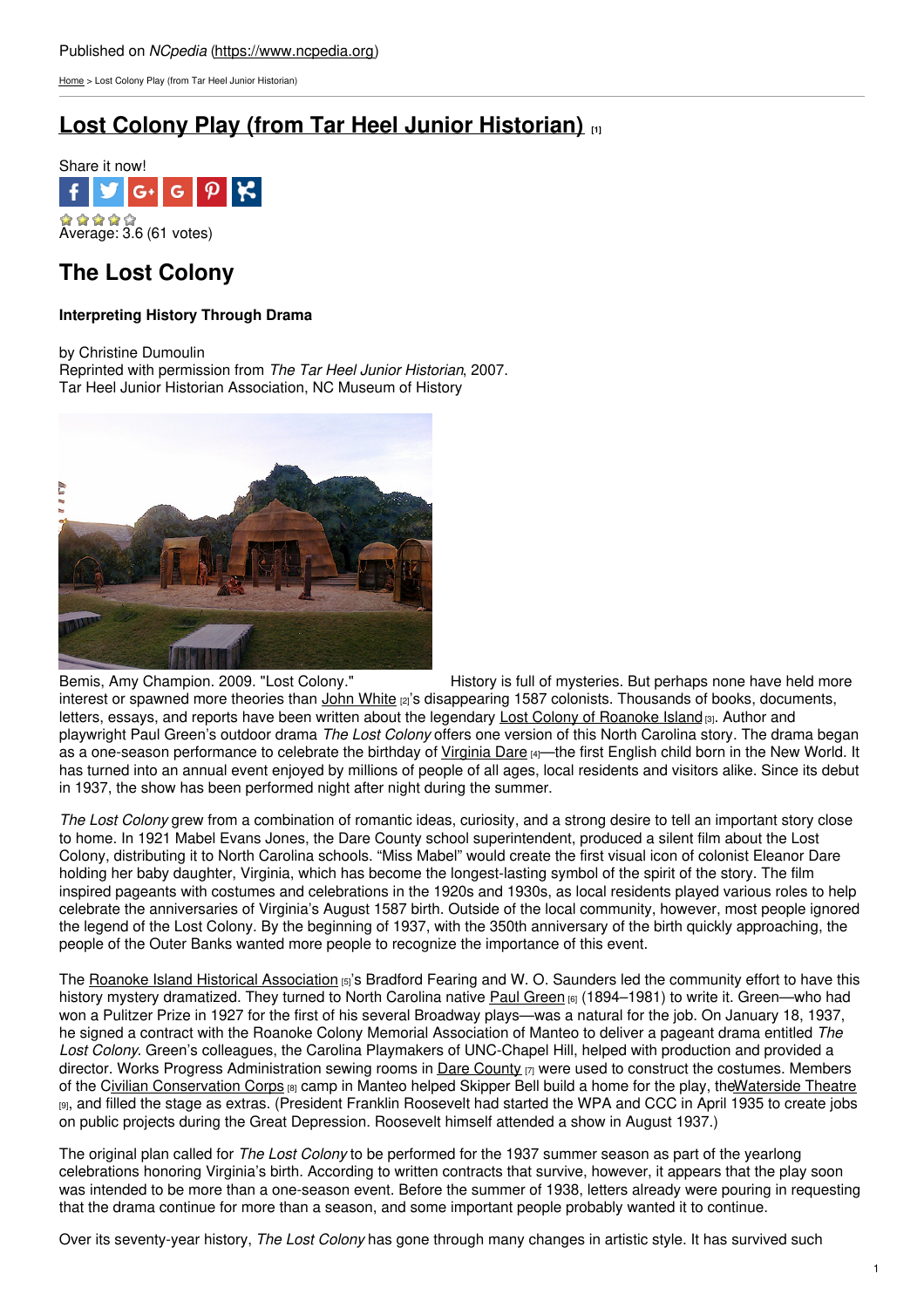events as war, hurricanes, and a fire that destroyed the Waterside Theatre. The early staging, costumes, and music were simple by today's standards but in style at the time. Audiences began coming from across the country with different expectations and ideas. As society changed, the show had to keep up. One way was through new costume designs. The original costumes were created from donated and inexpensive fabrics. In the 1960s the costumes became much brighter, using more popular colored fabrics. To shake things up, *The Lost Colony* team has sometimes hired such Broadway greats as production designer Joe Layton and, more recently, five-time Tony Award–winning costume designer William Ivey Long. Beginning in 1964, Layton created a seamless, nonstop sequence of color, verse, music, dance, drama, and pantomime. In the late 1980s Long began using colors and fabrics that were more historically accurate.

Other changes over the years have included scenery upgrades and the introduction of microphones and other technologies. The modern sound systems and equipment used today were not available for decades.

As one reads *The Lost Colony* script or visits Roanoke Island to see a live performance, it is important to remember that the play, as historical fiction, offers just one view of an event. Writers of books, dramas, and movies often struggle to balance historical accuracy with telling a good story. One could say there are many historical inaccuracies and assumptions in Green's script. While many of the characters are actual historical figures, Green did take a romantic approach, turning most of them into "good guys" and "bad guys." For example, scholarly research tells us that the colony's governor, John White, did not possess 100 percent virtuous character traits, as Green would have us believe. In the play, White seems very happy and obliging to return to England to get supplies and more colonists. From historical documents, however, we now know that the whole colony had to persuade him to return home.

Green drew from what was known in 1937 as he wrote his script, "improving" the story to the point that he knew he would have a successful play. He created a piece of theater with an exciting story, believable plot, and characters that are clearly heroes or villains. In recent years, people working on *The Lost Colony* have tended to change the play to make the story as accurate as possible. Green spent decades rewriting and refining his script.

Today *The Lost Colony* continues to be the longest-running outdoor symphonic drama in the United States. What happened to the real men, women, and children may never be known.

#### **Image credit:**

Bemis, Amy Champion. 2009. "Lost Colony." Online a[thttps://www.flickr.com/photos/lilywarrior/3642444688/](https://www.flickr.com/photos/lilywarrior/3642444688/) [10]. Accessed 5/2011.

#### **References and additional resources:**

The Lost Colony [play] Web site: <http://www.thelostcolony.org/> [11]. Accessed 5/2011.

Free, William J., Charles B. Lower, and Paul Green. 1963.*History into drama; a source book on [symphonic](https://www.worldcat.org/oclc/1336986) drama*[12]. New York: Odyssey Press.

Stringfield, Lamar, Paul Green, and Adeline McCall. 1938.*The lost colony [song-book:](https://www.worldcat.org/oclc/2504984) songs, hymns, dances and other music from the play, "The lost colony" by Paul Green* [13]. New York: C. Fischer.

**Subjects:** Colonial period [\(1600-1763\)](https://www.ncpedia.org/category/subjects/colonial-period) [14]  $Art_{[15]}$  $Art_{[15]}$ [Literature](https://www.ncpedia.org/category/subjects/literature) [16] [Performing](https://www.ncpedia.org/category/subjects/performing-arts) arts [17] **Authors:** [Dumoulin,](https://www.ncpedia.org/category/authors/dumoulin-christine) Christine [18] **Origin - location:** Dare [County](https://www.ncpedia.org/category/origin-location/coastal-25) [19] **From:** Tar Heel Junior [Historian,](https://www.ncpedia.org/category/entry-source/tar-heel-juni) NC Museum of History.<sup>[20]</sup>

1 January 2007 | Dumoulin, Christine

**Source URL:** https://www.ncpedia.org/culture/performing-arts/lost-colony-play

#### **Links**

<sup>[1]</sup> https://www.ncpedia.org/culture/performing-arts/lost-colony-play

<sup>[2]</sup> https://www.ncpedia.org/biography/governors/white

<sup>[3]</sup> https://www.ncpedia.org/history/colonial/roanoke-island

<sup>[4]</sup> https://www.ncpedia.org/culture/legends/virginia-dare

<sup>[5]</sup> http://www.thelostcolony.org/Board\_Of\_Directors.htm

<sup>[6]</sup> https://www.ncwriters.org/services/lhof/inductees/pgreen.htm

<sup>[7]</sup> https://www.ncpedia.org/geography/dare

<sup>[8]</sup> https://www.ncpedia.org/history/20th-Century/ccc

<sup>[9]</sup> http://www.thelostcolony.org/Waterside\_Theatre.htm

<sup>[10]</sup> https://www.flickr.com/photos/lilywarrior/3642444688/

<sup>[11]</sup> http://www.thelostcolony.org/